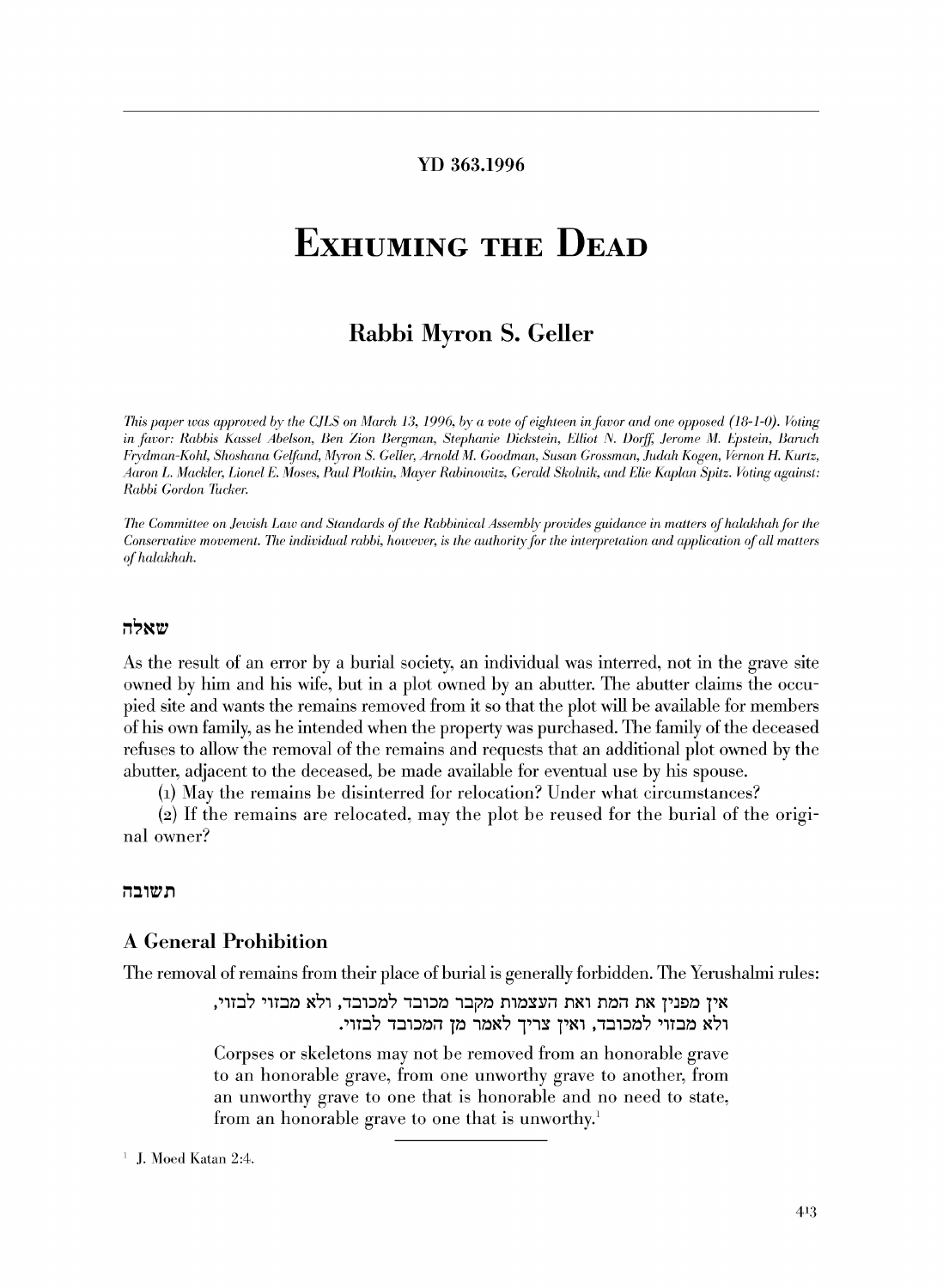The Bavli makes a similar ruling:

איז מפניז לא את המת ולא את העצמות ממקום ביזוי למקום ביזוי, ולא ממקום מכוער למקום מכוער, ואין צריך לאמר ממקום מכובד למקום בזוי.

Neither corpses nor skeletons may be removed from an honorable place to an unworthy place, from an ugly place to another ugly place and no need to state, from an honorable place to an unworthy place.'

The Tur<sup>3</sup> follows these Talmudic precedents as does the Shulhan Arukh.<sup>4</sup>

# Several Reasons for the General Prohibition

 $(A)$  The most important reason is cited in the Talmud, in the case of a young man who sold family property shortly before his death. Mter his burial, the sale was contested by his family, on the grounds that he was a minor. They sought permission to exhume his remains, hoping to show that acceptable marks of puberty could not be found on the body. Rabbi Akiva refused to allow the disinterment because ועולו אי אתם רשאים \*, "you are not permitted to humiliate him."<sup>5</sup> In subsequent halakhah, concern about ניוול המת, humiliation of the dead, remains the strongest bar to exhumation.

(B) Another explanation cited is the confusion the dead would suffer if their remains were disturbed while they were experiencing  $n \tau$ Tra  $n \tau$ itrembling at God's judgment.<sup>6</sup> The Scriptural proof text that disturbing the dead causes them confusion is found in the response of Samuel to Saul, when he was brought up from the dead by the woman of En Dor.'

(c) Rabbenu Asher makes the additional point that it is a source of 11'T:::l, embarrassment to the dead, to be moved from their burial site before their flesh is consumed from the bones, because in that state, their remains are sickening to the living.<sup>8</sup> However, once the flesh is gone or if the remains are contained in a sealed casket, this reservation does not apply.

#### Exceptions to the General Prohibition

Despite the general prohibition, under certain circumstances the Rabbis permitted or even required exhumation. The Talmud Yerushalmi permits the removal of remains, even from a worthy to an unworthy place, that they may be buried with  $\lambda$ אבותי; the ancestors of the deceased." The Taz understands ובותיו to include not only ancestors but בני משפחתו, one's family in general.<sup>10</sup>

In his code, Rabbi Joseph Karo adds other circumstances when exhumation may be permitted or is required:

- A. It is a mitzvah for children to rebury a parent's body in Eretz Yisrael, even if the parent expressed objection during his lifetime to having his remains moved there.
- B. When a burial site is unprotected from robbers or natural forces, it is

- $*$  S.A. Yoreh De'ah 363:1.
- <sup>5</sup> B. Baba Batra 154a.
- <sup>6</sup> Beit Yosef, Tur Yoreh De'ah loc. cit.
- $1$  Sam. 28:15.
- <sup>8</sup> Rosh, Moed Katan 1:13.
- 9 Loe. cit.
- $"$  Yoreh De'ah 363:2.

 $2$  B. Semakhot 13.

<sup>&</sup>lt;sup>3</sup> Tur Yoreh De'ah 363.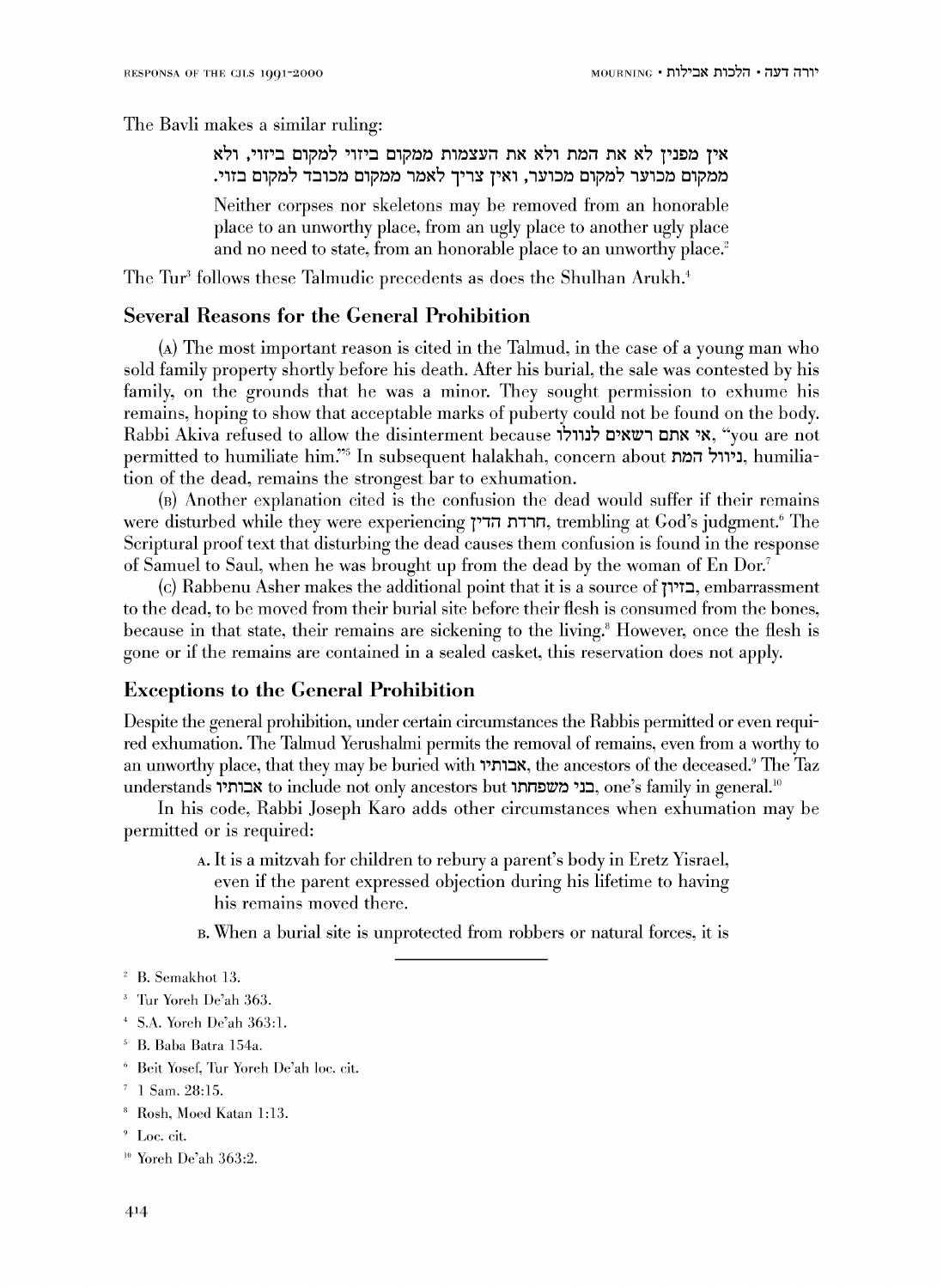permissible to remove bodies to locations that are not so compromised.

- c. When a stipulation is made at the time of burial about the removal of the body at a later date.
- D. When a body is buried in l'\~7JJi1 i:::Jj?, an available site, but without authorization from its owner, the body may be moved.<sup>11</sup>

This last ruling follows the Tosefta which permits the removal of a body from a grave which endangers public safety or which was used without the permission of its owner but bans removal when the owner has granted permission and later changes his mind.<sup>12</sup> When the grave is used without the owner's permission, לא קנה המת מקומו.  $\star$  ithe deceased has not gained title to the site, and disinterring the remains is proper, in order to return the plot to its rightful owner. Only a corpse whose family is unknown and responsibility for whose burial devolves on everyone, acquires title without the owners permission and cannot be disinterred. When the grave is cleared, the place is permitted for use.

## The Mitzvah of ,,!V **'1::1i'**

Among the traditional requirements for Jewish burial is that which obligates each person to acquire and be interred in  $\overline{z}$ , his own burial plot, one which is the property of the deceased. The Talmud quotes Josh. 24:33 about the death of Elazar ben Aharon and his interment at a site owned by his son Pinhas. The Gemara is concerned about the basis of Pinhas' title to the property. Abaye rejects R. Papa's suggestion that Pinhas might have purchased it. Such title, terminating at the 7:1:: יובל, the Jubilee Year, would leave צדיק קבור בקבר שאינו שלו $\nu$ , a saint buried in a grave to which he had not acquired title.<sup>13</sup>

The Talmud understood that a קבר שלו required 17tre 17to is: הבר שלו title; later authorities extended this mandate to all Jews:

> "ואם כי בבבא בתרא דף קי"א מצינו "נמצא צדיק קבור בקבר שאינו שלו לא דוקא צדיק אלא כל אחד צריך להיות נקבר בקבר שלו.

> Although Baba Batra lllb speaks of, "a saint buried in a grave to which he has not acquired title," this refers not specifically to a saint but rather to every individual who must be buried in a grave to which he has acquired title.''

Rabbi lsaac Elkhanan Spector supplies the rationale for the extension in that each Jew enjoys a interstappromument are קבר שלו, personal ownership requirement applies. Thus every Jew must be buried in a plot owned in perpetuity by the deceased.<sup>15</sup>

If one is buried in a plot that does not meet this standard but he owns a plot which he has designated for his burial elsewhere, he should be disinterred in order to satisfy the requirement of burial in 17th is a cave to which he has acquired title and in accordance with the wishes of the deceased.<sup>16</sup>

 $\,$ <sup>u</sup> S.A. Yoreh De'ah 364:2.

<sup>&</sup>lt;sup>12</sup> B. Sanhedrin 47b. A distinction is made between הבר הנמצא, a grave in which the deceased has been buried without the owners consent which may be cleared, and הבר הידוע, a grave in which a body was interred with the consent of the owner, which may not be cleared.

<sup>&</sup>lt;sup>13</sup> B. Baba Batra 111b.

<sup>&</sup>lt;sup>14</sup> Yekutiel Greenwald, *Kol Bo Al Aveylut*, p. 174.

<sup>15</sup> Ein Yitzhak no. 34.

<sup>&</sup>lt;sup>16</sup> Maharam Schick, Yoreh De'ah 354.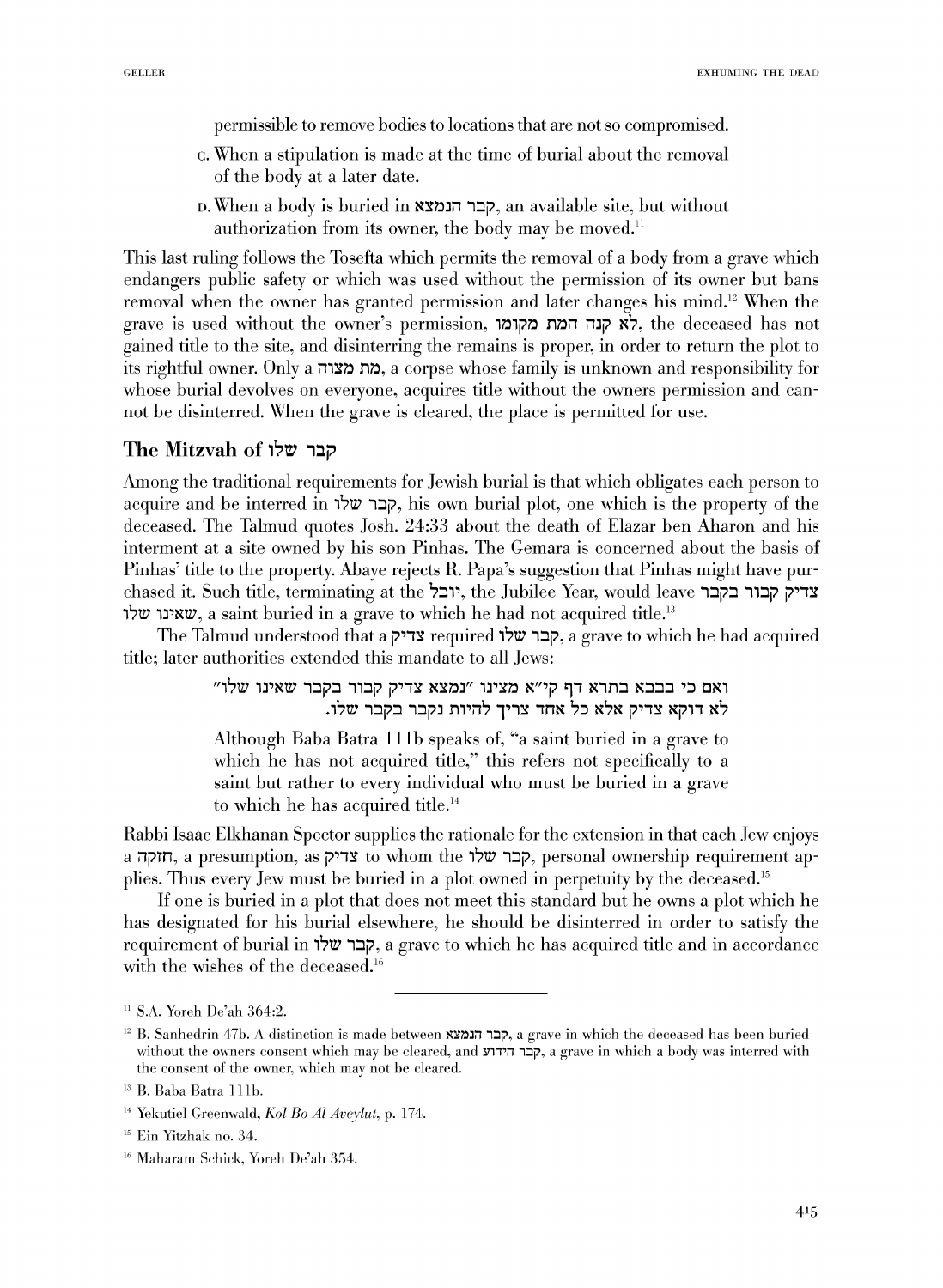# .Justifying Exhumation

When permitting the removal of remains, the Rabbis set aside their concerns about " humiliation of the dead, הדרה הדין, trembling at God's judgment, and בזיון, embarrassment of the dead or found that they did not apply. Maharshal rules that היוול המת dead, does not apply when a body is exhumed and reburied in the same cemetery or even in the same city. After the passage of twelve months from the time of death, there is no concern for pii1 T'liin, trembling at God's judgment. H the body was buried in a sealed casket, n~i1 P'T:J, embarrassment of the dead, is not considered a deterrent to disinterment of the remains. In any case, this category does not apply once the flesh is gone from the bones.<sup>17</sup> Even when these circumstances do not apply, the Rabbis find that the removal of remains to satisfy a halakhic imperative or for the honor of the deceased, ovenides reservations about exhumation and reburial.

In the event that an individual is buried in the wrong place because of error or oversight, the remains may be moved at a later time to a family plot and halakhic restrictions on exhumation and the reasons for those restrictions are not applicable. <sup>18</sup>

## Reuse of the Empty Grave

A structure built above ground for the burial of the deceased as well as any stones, monuments, markers, articles of clothing or other objects specifically designated for burial with the dead, may not be reused by others. However, the soil of the grave, or the grave, in the event that the site was used without the permission of the owner so that the deceased did not, except in the case of a מת מצוה, a corpse whose family is unknown and responsibility for whose burial devolves on everyone, acquire his place, is permitted to be reused." Rambam takes a stricter view because of his concern for the dignity of the dead but is not followed by most rulings. Greenwald cites the generally accepted view that היתר לקבור מת אחר בקבר שמשם נפנו עצמות מת, it is permissible to bury an individual in a grave from which remains have been disinterred.<sup>20</sup> However, if the grave was prepared for a family member, even if it is permitted to others, it is barred to relatives.<sup>21</sup>

#### Summary

From the perspective of halakhah, the removal of remains from a grave is generally barred because of concern for the dignity of the dead. Under certain circumstances, remains may be transferred:

- A. to move the remains to a family burial plot;
- n. to move the remains to Eretz Yisrael;
- c. for the security of the remains against vandalism or natural catastrophe;
- $D$ . for public need;<sup>22</sup> or,
- E. if the remains were buried in a plot belonging to someone else.

- <sup>19</sup> B. Sanhedrin 47b; S.A. Yoreh De'ah 364.
- <sup>20</sup> Ibid., p. 242.
- $21$  B. Sanhedrin 48a. The burial of another family member in place of the relative for whom the grave was intended is considered a dishonor to the latter.
- <sup>22</sup> Public need may include public safety, construction of railroads or highways and other projects involving land taken hy goverrnnental authorities. Greenwald argues that property taken hy erninent dmnain is no longer

<sup>17</sup> Greenwald, op. cit., p. 234.

<sup>&</sup>lt;sup>18</sup> Ibid., p. 238.